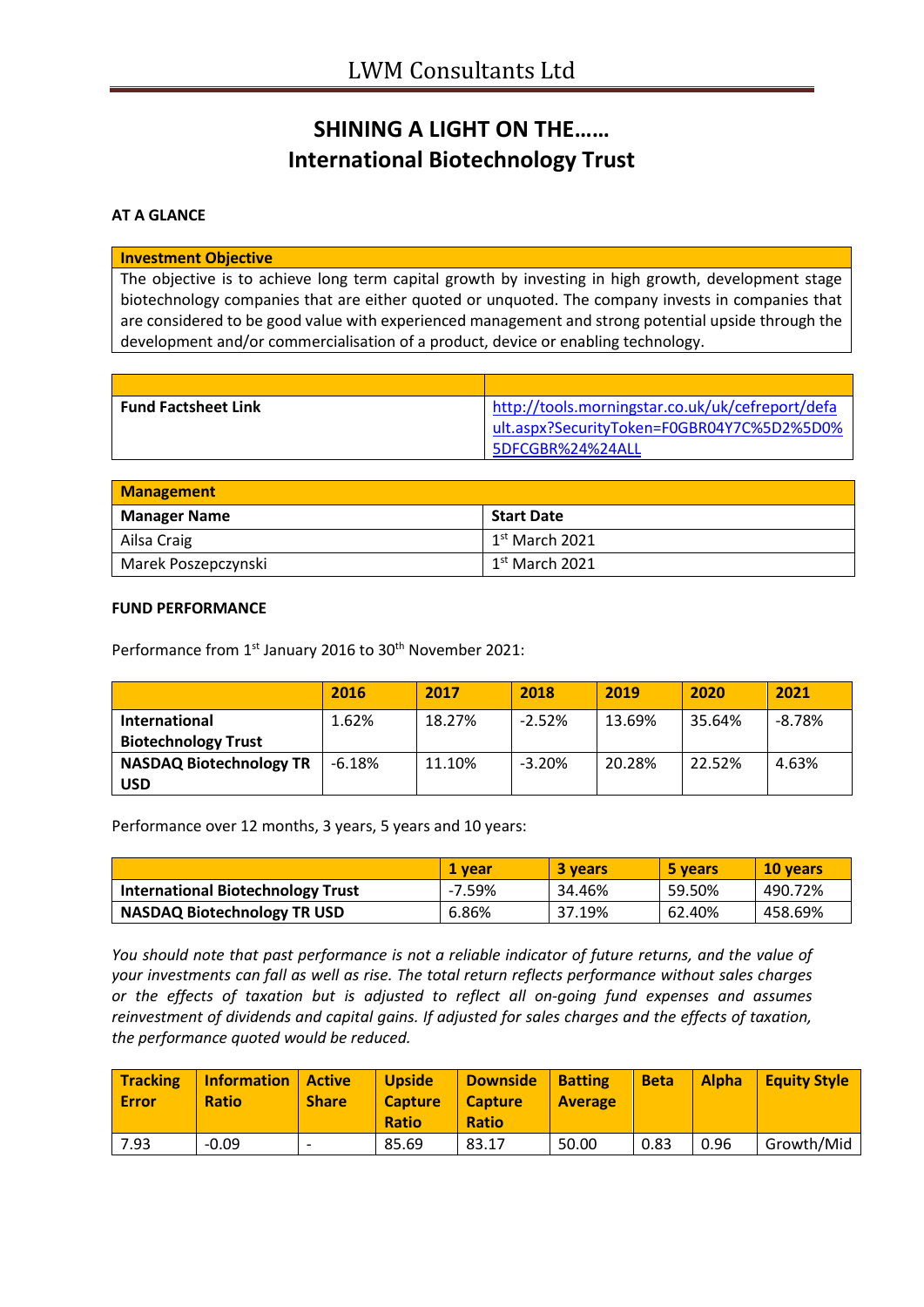## LWM Consultants Ltd

| <b>Volatility Measurements</b> |        |
|--------------------------------|--------|
| 3-Yr Std Dev (volatility)      | 17.57% |
| 3-Yr Mean Return (average)     | 10.37% |

| <b>Investment Style Details</b> |        |  |
|---------------------------------|--------|--|
| Giant                           | 0.00%  |  |
| Large                           | 24.61% |  |
| Mid                             | 41.76% |  |
| Small                           | 21.30% |  |
| Micro                           | 12.33% |  |

| Top 5 Holdings - 70 Equity Holdings    |            |       |
|----------------------------------------|------------|-------|
| <b>Gilead Sciences Inc</b>             | Healthcare | 6.51% |
| Neurocrine Biosciences Inc             | Healthcare | 6.42% |
| <b>Horizon Therapeutics PLC</b>        | Healthcare | 6.03% |
| Amgen Inc                              | Healthcare | 5.82% |
| Biohaven Pharmaceutical Holding Co Ltd | Healthcare | 5.67% |

| Top 5 Sectors |         |
|---------------|---------|
| Healthcare    | 100.00% |

| <b>Top 5 Regions</b> |        |  |
|----------------------|--------|--|
| <b>United States</b> | 93.18% |  |
| Asia Emerging        | 2.42%  |  |
| Europe ex Euro       | 1.56%  |  |
| UK                   | 1.40%  |  |
| Canada               | 0.75%  |  |

### **UPDATE….**

This was a brief update on the trust. Ailsa and Marek took over as lead fund managers in March 2021, when Kate Bingham stepped down. Kate had been at the helm since 2001, and she stepped aside due to her work on the vaccine taskforce. This meant that the trust couldn't hold the main vaccine names like Moderna, and this has hindered performance. However the trust will pay out its dividend of 4%.

The managers draw on the resources of SV Health Investors who are scientifically and medically trained to identify opportunities. The trust invests in both globally quoted biotechnology stocks and a small proportion is allocated to unquoted investments which have long term potential.

They are active managers. They used the example of investing in smaller companies to demonstrate how active they are. Coming into the pandemic they reduced their exposure to smaller companies as they felt this would be hardest hit in a market downturn. This was the case and opened opportunities with lower prices and therefore they started to add to these positions. As the prices rose towards the end of 2020 they again sold back. As the prices became cheap, they have added back into the positions.

Smaller companies are a rich source of additional returns as this is where the innovative science and drugs come from, but the fluctuation in pricing means they must be active in their approach.